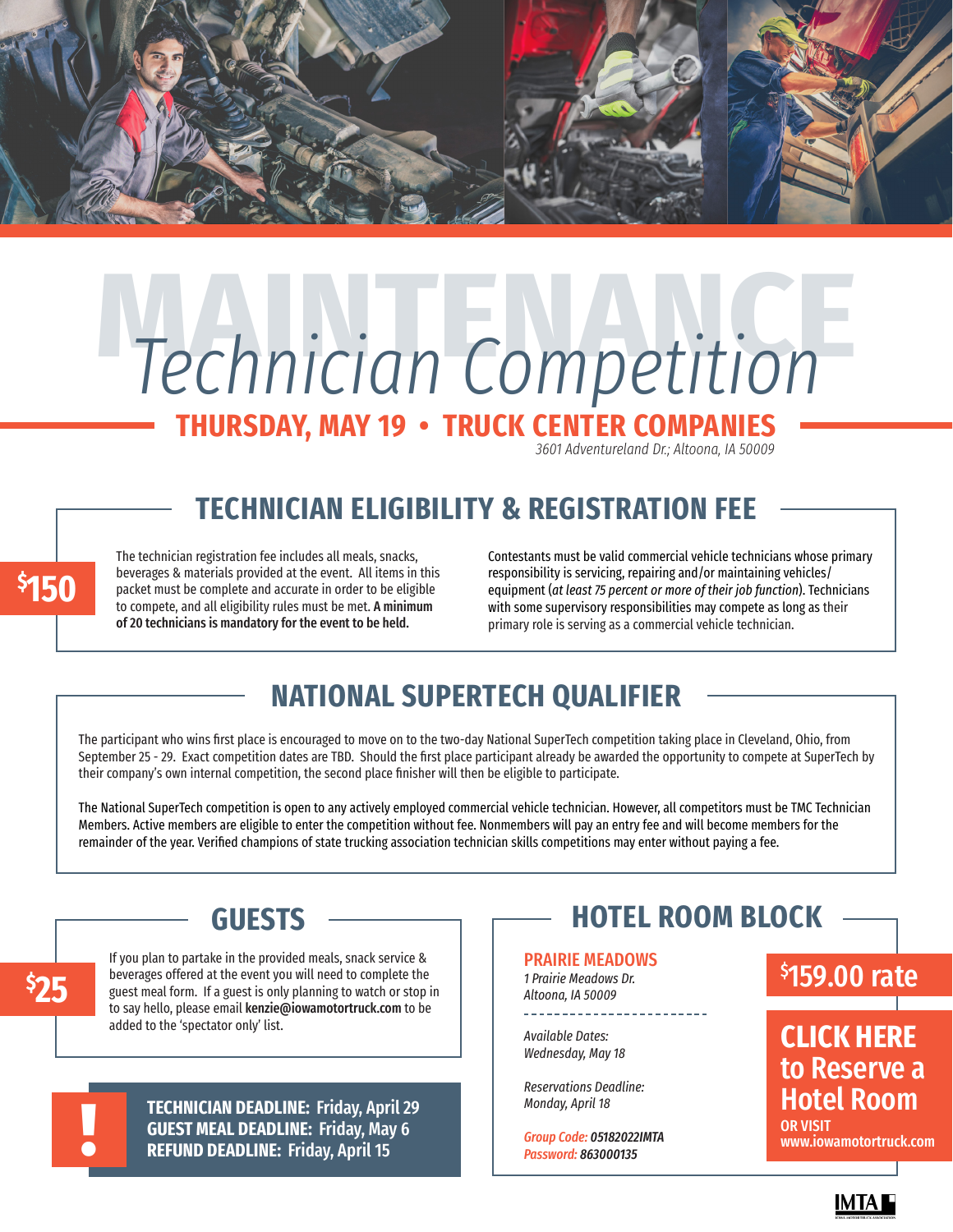# **Mechnician Competition** Technician Competition *Thursday, May 19 • Truck Center Companies (Altoona)*

# **SCHEDULE OF EVENTS**

#### **CONTINENTAL BREAKFAST**

available from 7:30 - 8:30 AM BREAKFAST TO FEATURE EGGS, POTATOES, MEAT, FRUIT & PASTRIES

#### 8:00 - 8:30 AM TECHNICIAN ORIENTATION

8:30 - 9:30 AM TECHNICIAN WRITTEN TEST

9:30 - 10:15 AM TECHNICIAN SKILLS TESTING --- ROUNDS 1 & 2

10:15 - 10:30 AM BREAK

10:30 - 11:15 AM TECHNICIAN SKILLS TESTING --- ROUNDS 3 & 4

#### **LUNCH BUFFET**

available from 11:00 AM - 12:00 PM BUFFET TO FEATURE WARM ENTREE, VARIOUS SIDES & DESSERTS

> 12:00 - 12:45 PM TECHNICIAN SKILLS TESTING --- ROUNDS 5 & 6

12:45 - 1:00 PM BREAK

1:00 - 1:45 PM TECHNICIAN SKILLS TESTING --- ROUNDS 7 & 8

#### **AWARDS RECEPTION**

available from 1:30 - 4:00 PM RECEPTION TO FEATURE HORS D'OEUVRES BUFFET

# **EVENT INFORMATION**

#### COMPETITION EQUIPMENT

All equipment and tools used in the competition is provided, which provides everyone a fair opportunity during the competition. Participants are encouraged to bring any gloves, goggles, or other PPE of their choosing.

#### **CONDUCT**

Professional conduct is required at all times and if any competing technician displays inappropriate conduct, he or she will be asked to leave the competition and future participation will be considered by the rules committee.

#### DRESS CODE

The only dress code that is required is that the technicians dress properly and professionally. Company uniforms are not required but are highly encouraged. Our objective is to promote the professionalism that exists in the industry.

#### PARTICIPANT INFORMATION

A minimum of 20 technicians is mandatory in order to hold the event. Contestants must be valid commercial vehicle technicians whose primary responsibility is servicing, repairing and/or maintaining vehicles/equipment (*at least 75 percent or more of their job function*). Technicians with some supervisory responsibilities may compete as long as their primary role is serving as a commercial vehicle technician.

#### RECRUITING

Recruiting of technicians is strictly prohibited. Any company representative that engages in recruiting will be asked to leave and if their company is competing they will be automatically disqualified.

#### SCORING

Scores are final and test scores are not publicly posted nor shared with anyone outside of the company of which the technician is employed. The individuals signing off on the employer entry and release page will receive the results of their specific technicians approximately 10-days following the event. Scores are not given out at the event.

#### WEATHER

The Maintenance Technicians Competition is held rain or shine. The committee retains the right to change the schedule if weather problems arise during the competition.

# **THANK YOU TO OUR SPONSORS**

GATR Truck Center GTG Peterbilt, Inc. Interstate PowerSystems Lube-Tech MHC Kenworth Midwest Peterbilt Group

Midwest Wheel Companies Ottsen Oil Company PrePass Safety Alliance [RDO Truck Centers](https://www.rdotruckcenter.com/) Thermo King Sales & Service Thompson Truck & Trailer

Trivista Companies, Inc. / QSC LLC Truck Center Companies Truck Country TrueNorth Companies [Ziegler CAT](https://www.zieglercat.com/)

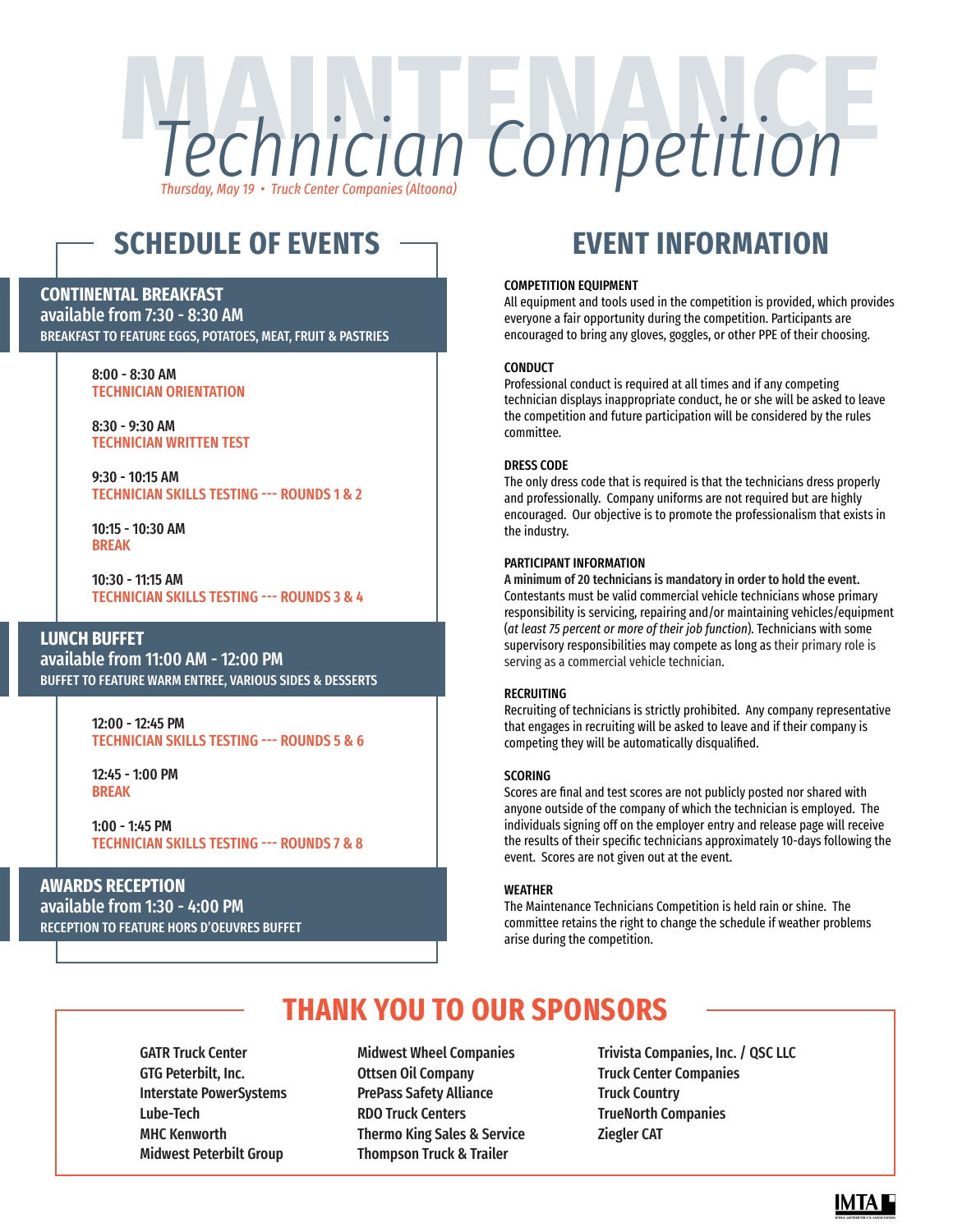# **MAINTENANCE** *Technician Competition Thursday, May 19 • Truck Center Companies (Altoona)*

# **TECHNICIAN ELIGIBILITY & REGISTRATION FEE**

**\$ 150** The technician registration fee includes all meals, snacks, beverages & materials provided at the event. All items in this packet must be complete and accurate in order to be eligible to compete, and all eligibility rules must be met. A minimum of 20 technicians is mandatory for the event to be held.

Contestants must be valid commercial vehicle technicians whose primary responsibility is servicing, repairing and/or maintaining vehicles/ equipment (*at least 75 percent or more of their job function*). Technicians with some supervisory responsibilities may compete as long as their primary role is serving as a commercial vehicle technician.

# **TECHNICIAN INFORMATION EMPLOYER INFORMATION**

*Company Name (this will be printed on nametags & materials)*

*Billing Address*

*City, State & Zip*

*Employer Point of Contact (individual signing off on eligibility)*

*Employer Point of Contact Email Address (to be used for event communications)*

*I certify that I am aware of the eligibility rules of the IMTA Maintenance Technician Challenge, that the registered technician is eligible to compete under these rules and that all information furnished about them is true to the best of my knowledge.*

*Employer Signature*

*Date*

! **REGISTRATION DEADLINE:** Friday, April 29 **EMAIL COMPLETED FORMS TO:**  kenzie@iowamotortruck.com

*Technician Name (this will be printed on nametags & materials)*

*Email Address (to be used for event communications)*

*# of Years With Current Company*

*# of Years in Maintenance Field*

*# of Years in Trucking Industry*

*In consideration of my being permitted to participate in the Iowa Maintenance Technician Competition and be eligible for awards offered to participants, I hereby stipulate and agree to the following: Both as to myself and my heirs and personal representatives, I release the Iowa Motor Truck Association, its directors, employees, agents and/or any of its affiliates from any and all liability and any right of action that may arise from any damage or injury which I may receive while attending or participating in said Iowa Maintenance Technician Competition. I grant the Iowa Motor Truck Association exclusive right to make use of information about myself, along with photographs subsequently taken under IMTA's direction, in publicity and advertising activities. I further agree to make myself available for publicity enterprises arranged by IMTA, with newspaper and magazine writers and radio and television personnel. I will be bound by all orders, rules and regulations governing the Iowa Maintenance Technician Competition and/or its affiliates while participating in said competitions.*

*Technician Signature*

IMTA |